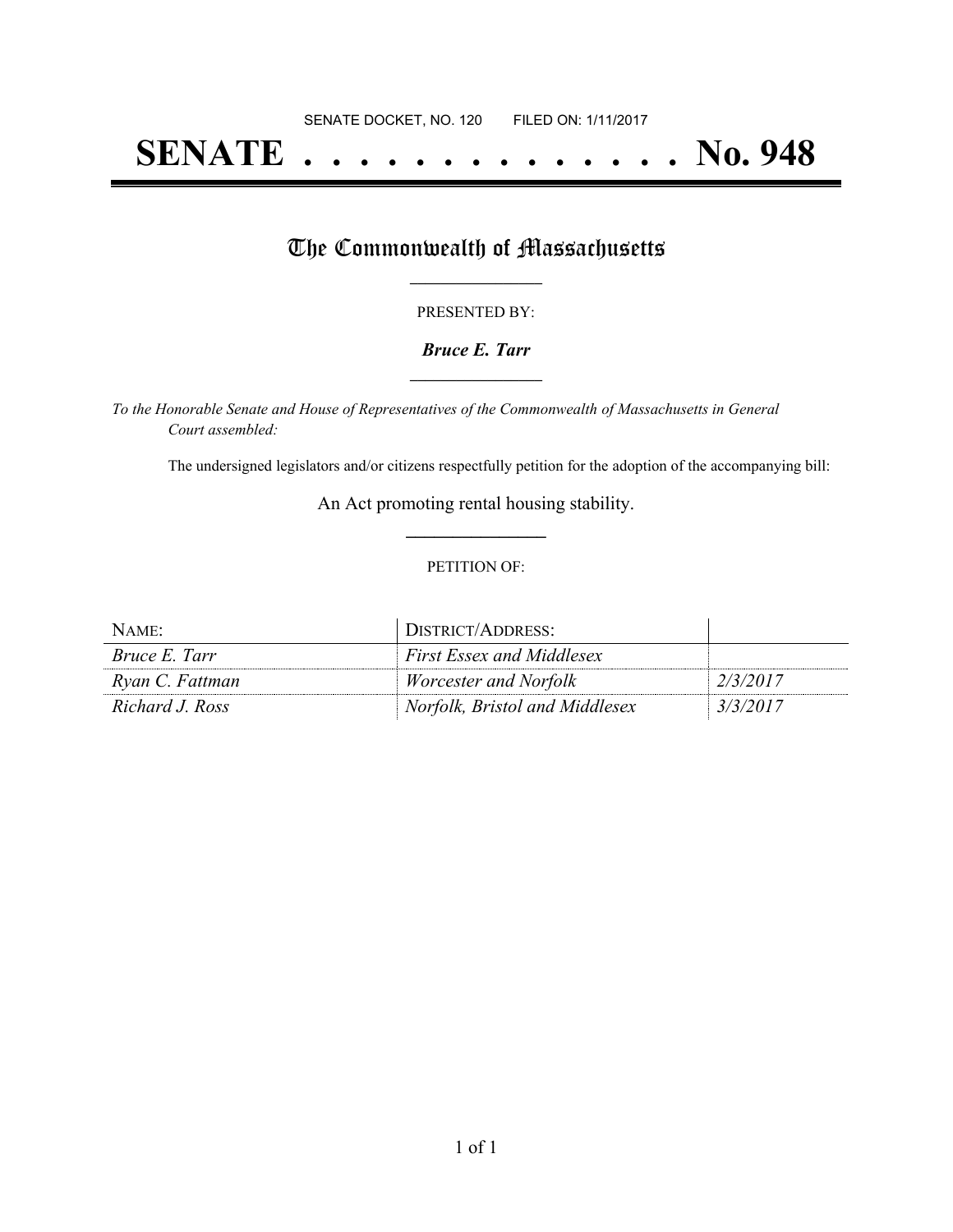## SENATE DOCKET, NO. 120 FILED ON: 1/11/2017

# **SENATE . . . . . . . . . . . . . . No. 948**

By Mr. Tarr, a petition (accompanied by bill, Senate, No. 948) of Bruce E. Tarr and Ryan C. Fattman for legislation to promote rental housing stability. The Judiciary.

### [SIMILAR MATTER FILED IN PREVIOUS SESSION SEE SENATE, NO. *906* OF 2015-2016.]

## The Commonwealth of Massachusetts

**In the One Hundred and Ninetieth General Court (2017-2018) \_\_\_\_\_\_\_\_\_\_\_\_\_\_\_**

**\_\_\_\_\_\_\_\_\_\_\_\_\_\_\_**

An Act promoting rental housing stability.

Be it enacted by the Senate and House of Representatives in General Court assembled, and by the authority *of the same, as follows:*

#### 1 SECTION 1. Section 1A of chapter 239 of the General Laws, as appearing in the 2016

2 Official Edition, is hereby amended by inserting at the end thereof the following paragraph:

- 3 A lessor of land or tenements used for residential purposes may bring an emergency 4 action to recover possession upon a showing that significant damage to the premises is occurring 5 or is likely to result from continued occupancy of the tenant. A hearing on such action shall be 6 held within 14 days after the action is initiated.
- 7 SECTION 2. Section 8A of said chapter 239, as so appearing, is hereby amended by
- 8 striking the second paragraph in its entirety and inserting in place thereof the following: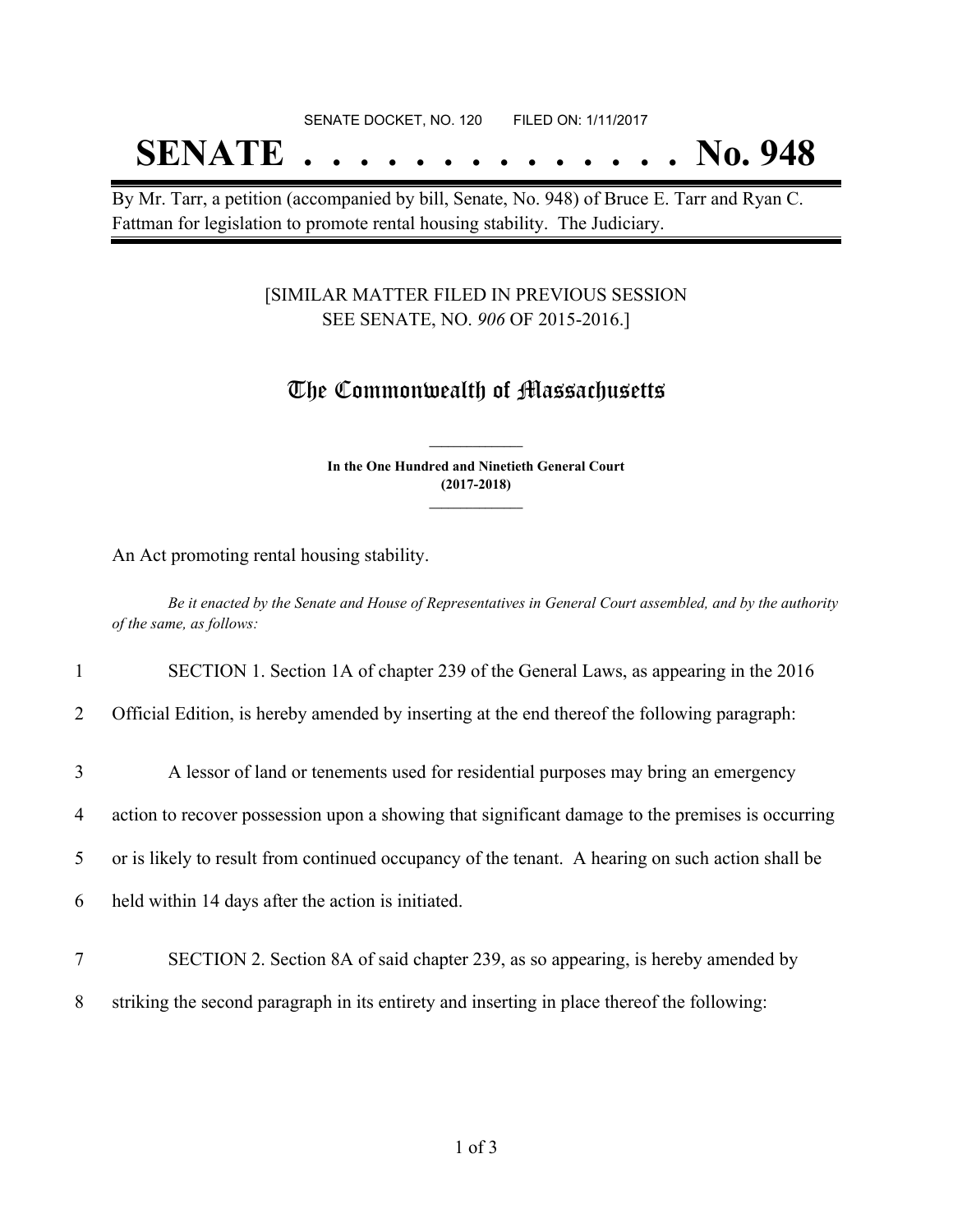Whenever any counterclaim or claim of defense under this section is based on any allegation concerning the condition of the premises or the services or equipment provided therein, the tenant or occupant shall not be entitled to relief under this section unless:

 (1) the owner or his agents, servants, or employees, or the person to whom the tenant or occupant customarily paid his rent knew of such conditions before the tenant or occupant was in arrears in his rent;

 (2) the tenant, within 7 days of the typical rent payment date, deposited the withheld rent with the clerk to be held in escrow;

 (3) the plaintiff does not show that such conditions were caused by the tenant or occupant or any other person acting under his control; except that the defendant shall have the burden of proving that any violation appearing solely within that portion of the premises under his control and not by its nature reasonably attributable to any action or failure to act of the plaintiff was not so caused;

 (4) the tenant shows that, upon reasonable notice by the owner, they did not unreasonably deny access to the owner or owner's representative to make the repairs or alterations;

 (5) the premises are not situated in a hotel or motel, nor in a lodging house or rooming house wherein the occupant has maintained such occupancy for less than three consecutive months; and

 (6) the plaintiff does not show that the conditions complained of cannot be remedied without the premises being vacated; provided, however, that nothing in this clause shall be construed to deprive the tenant or occupant of relief under this section when the premises are